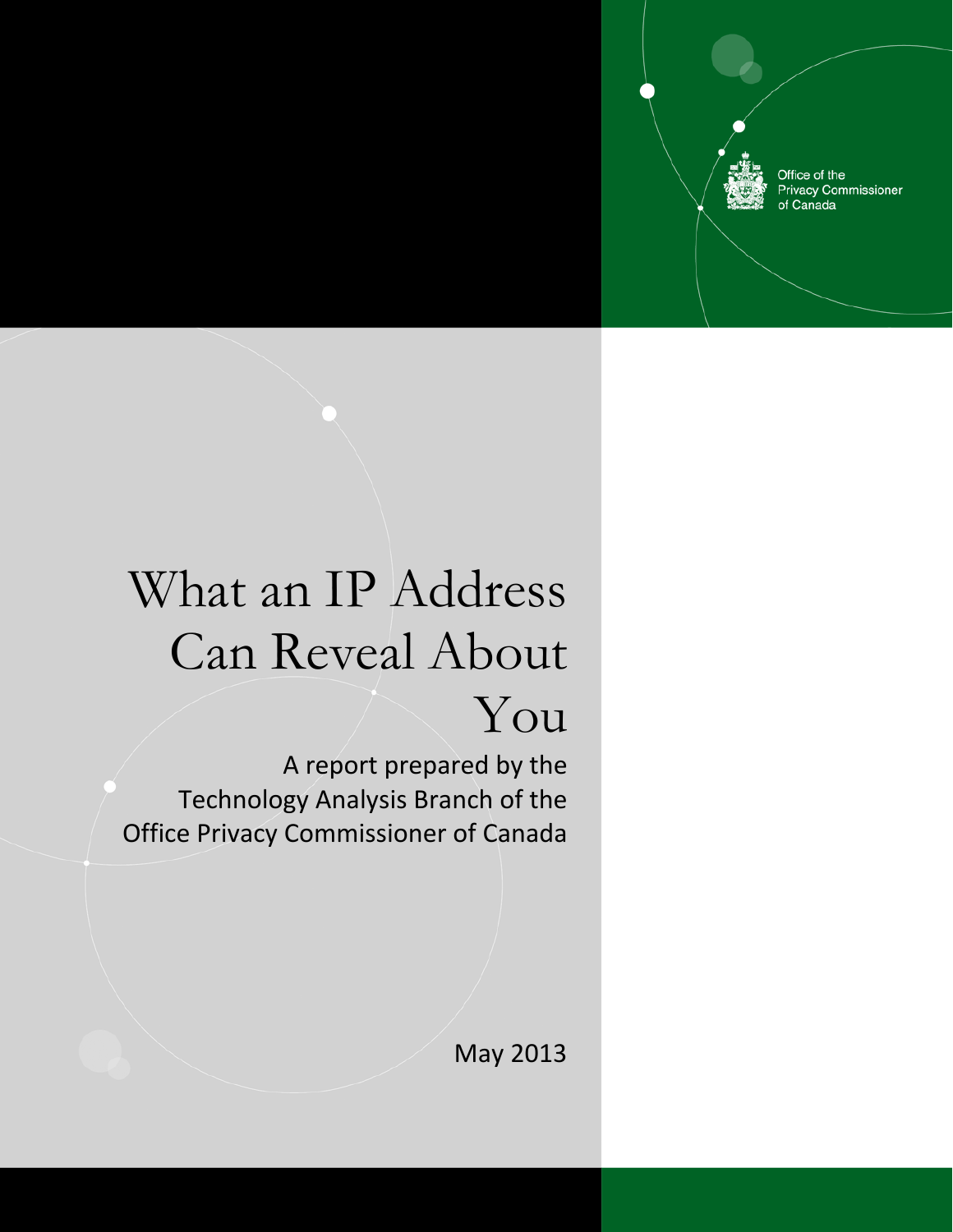# Table of Contents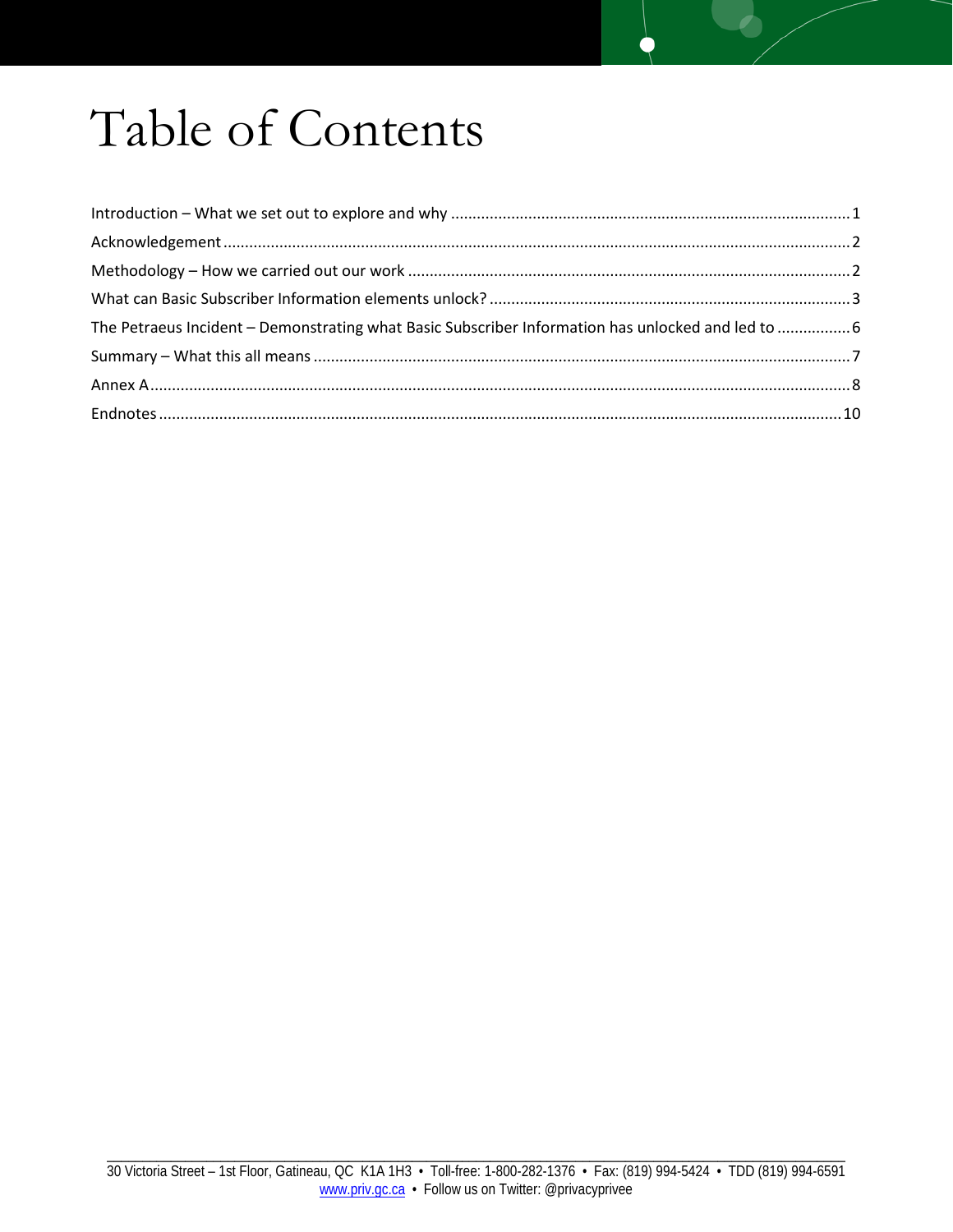## <span id="page-2-0"></span>**Introduction – What we set out to explore and why**

Over the past decade, the Government of Canada has tabled various iterations of so called lawful access legislation.

The latest one identified six specific elements of subscriber information which would be made available to law enforcement and national security authorities without prior judicial authorization; specifically, one's:

- name;
- address;
- telephone number;
- electronic mail address;
- Internet protocol address; and
- local service provider identifier.

*(A brief description of some of these elements (i.e., IP address, e-mail address and local service provider identifier) appears in Annex A.)* 

Proponents of previous attempts at such legislation have described such subscriber data as being similar to "phone book" information. $<sup>1</sup>$  $<sup>1</sup>$  $<sup>1</sup>$ </sup> This document presents findings from a technical analysis conducted by the Office of the Privacy Commissioner of Canada

*"…. the findings lead to the conclusion that, unlike simple phone book information, the elements examined can be used to develop very detailed portraits of individuals providing insight into one's activities, tastes, leanings and lives."*

(OPC) examining the privacy implications of subscriber information elements which are not found in a phone book: email address, mobile phone number and Internet Protocol (or IP) address.

Research associated with this analysis concluded December 19, 2012. It was performed in accordance with the Office's mandate to support, undertake and publish research into privacy issues and to promote public awareness through the preparation and dissemination of research findings for use by the general public, federal government institutions and private sector organizations.

Further, the analysis was conducted in order to provide OPC staff the ability to speak to the issues raised by previously proposed legislation, and advise Parliament accordingly on the basis of firsthand knowledge. It is not intended to be a commentary on, or reflect, current or future law enforcement practices or procedures. It is simply intended as an example of the "state of the possible".

In general, the findings lead to the conclusion that, unlike simple phone book information, the elements examined can be used to develop very detailed portraits of individuals providing insight into one's activities, tastes, leanings and lives.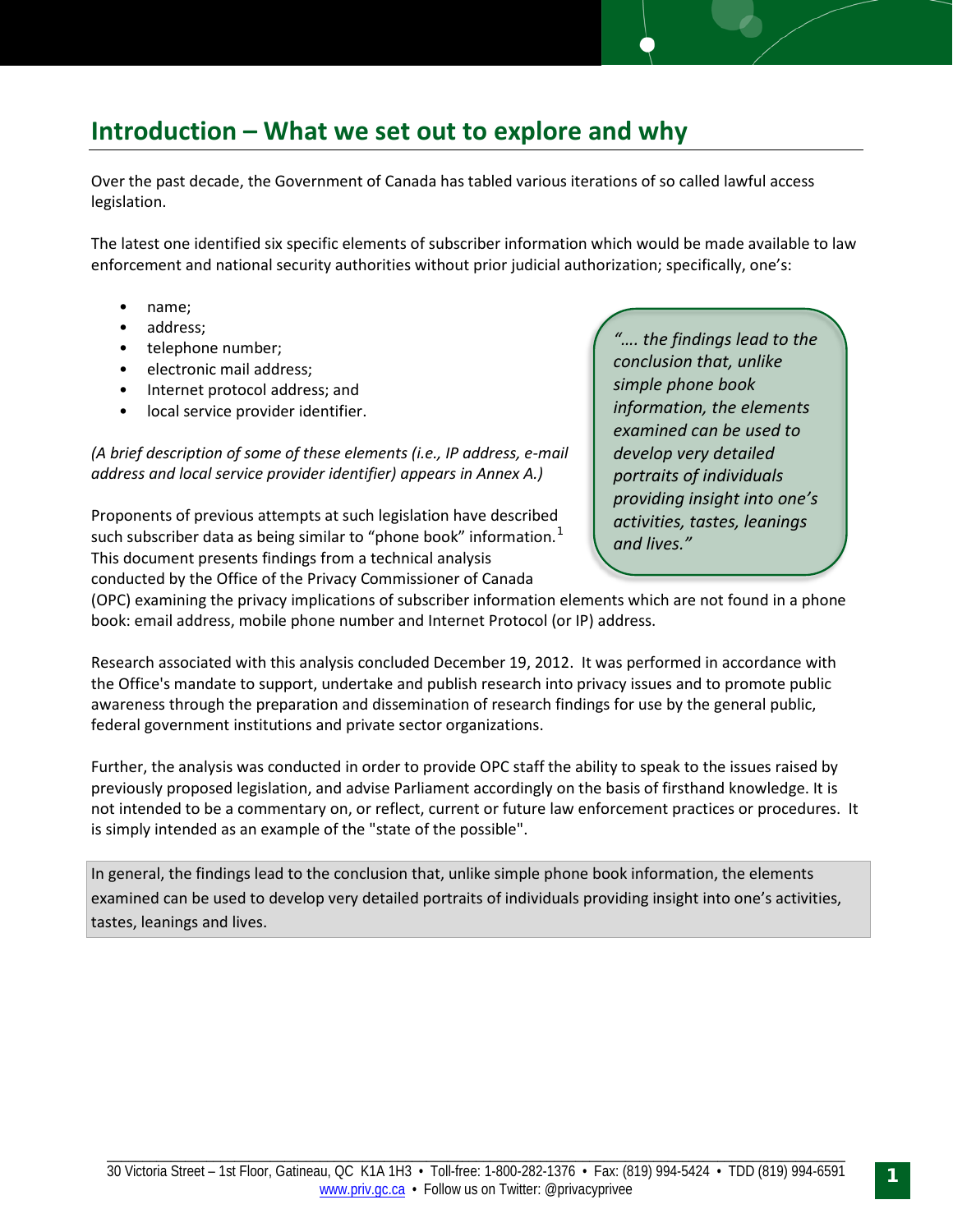## <span id="page-3-0"></span>**Acknowledgement**

This analysis is not the first of its kind. Prior to this work by the OPC, which began as the latest incarnation of federal lawful access legislation, Bill C-30, was still on the Parliamentary agenda, a similar analysis was performed by Christopher Parsons, a PhD candidate in the Department of Political Science at the University of Victoria.

His analysis, done in the face of a former version of lawful access legislation, was posted to his blog – *Technology, Thoughts and Trinkets* – under the title *"The Anatomy of Lawful Access Phone Records"* on November [2](#page-12-0)1, 2011.<sup>2</sup> It looked at what International Mobile Subscriber Identification and International Mobile Equipment Identification numbers could uncover about individuals.

While these data elements were proposed to be made available to authorities without prior judicial authorization in previously proposed bills, they were not among those included in the definition of basic subscriber information posed by Bill C-30.

### <span id="page-3-1"></span>**Methodology – How we carried out our work**

Our research involved carrying out the straightforward task to conduct a simple test to determine what information can be found when starting with an IP address (a similar process can be followed when starting with an e-mail address or phone number). We:

- 1. used the IP address of the OPC web proxy as well as the IP address of an active contributor to Wikipedia;
- 2. looked-up the owner of the IP address, including any registration entries, using tools such as WHOIS (an online service used for activities including querying databases that store the registered users or assignees of domain names or IP address blocks);
- 3. conducted geolocation and network location searches using the IP address; and
- 4. used the IP address as a search term in various search engines (e.g., Google, Bing) and examined the web pages returned in the search results looking for examples of web activities (e.g., entries in web server logs, contributions to online forums).

By combining the results of all of these steps, it was possible to build a detailed profile of a person or group associated with the IP address. Some examples are outlined in the sections that follow.

Once the IP address, email address or phone number have been disclosed by the service provider or the subscriber, no special equipment or software is needed to conduct these tests. A variety of services are available on the web for obtaining information about IP addresses, email addresses, and phone numbers. There are also services that allow individuals to look up information about these items, including ownership and geolocation information. Finally, services, such as Google and Bing, can be very powerful when using these pieces of information as search terms.

2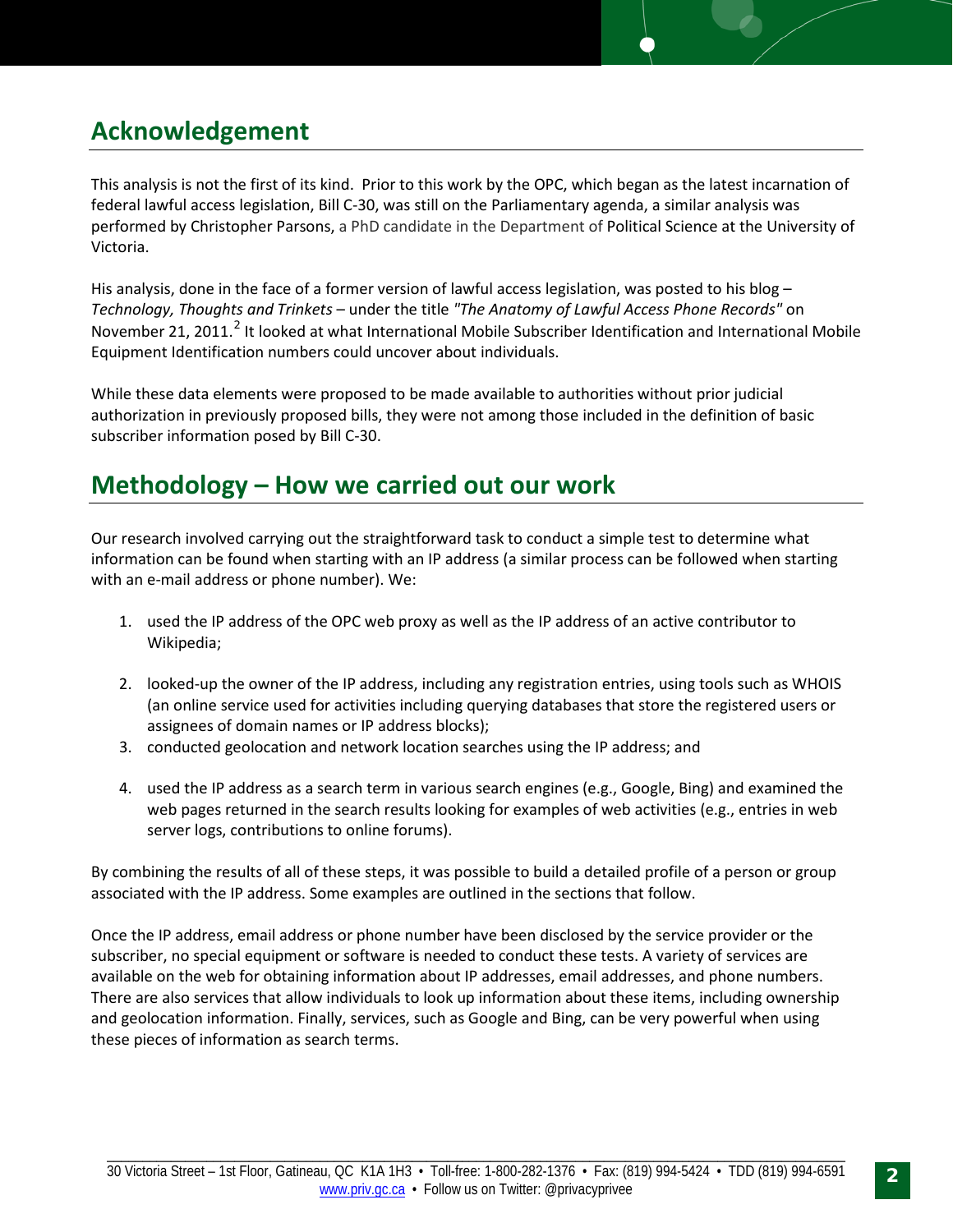## <span id="page-4-0"></span>**What can Basic Subscriber Information elements unlock?**

The following examples illustrate the types of additional information about an individual that can be discovered starting from knowledge of some element of subscriber information.

As shown, this information can reveal real world locations (in addition to civic addresses), elements of an individual's online activity and possibly lifestyle preferences.

#### **1. Phone number and email address**

A phone number (landline and/or mobile) can be used to obtain a variety of other information about an individual, such as:

- names and addresses associated with that phone number (using reverse lookup tools such as www.411.com);
- using open source searches, any public Internet activity or publicly accessible document that includes the phone number, including blog posts, discussion forums, financial or medical records<sup>[3](#page-12-1)</sup>, etc.;
- and using domain registration records, any Internet domains associated with the phone number.

Similar to a phone number, an email address can lead to a variety of information about an individual, including:

- the real name, if used in the email address or otherwise associated with the address;
- registration for services using the e-mail address. For some services (e.g., LinkedIn), the e-mail address acts as the username;
- any domains that were registered using the e-mail address;
- Internet activities or documents, including e-mails, that contain the e-mail address and that are subsequently indexed by search engines;
- friends on social network services; and
- previous employers (e.g., if the e-mail address is included in a resume posted online).

#### *What we found …*

**NOTE:** The results of the tests conducted during this analysis were quite revealing and had the potential to lead to the identification of an individual. In order to protect privacy, and reduce the risk of identification or misidentification of an individual, the results presented in the examples that follow were generalized to remove as much identifying information (e.g., IP addresses, website names, specific search subjects, URLs and so on) as possible.

Indeed, as a demonstration, the mobile phone number of an Office of the Privacy Commissioner of Canada staff member was used, with consent, to conduct online searches.

3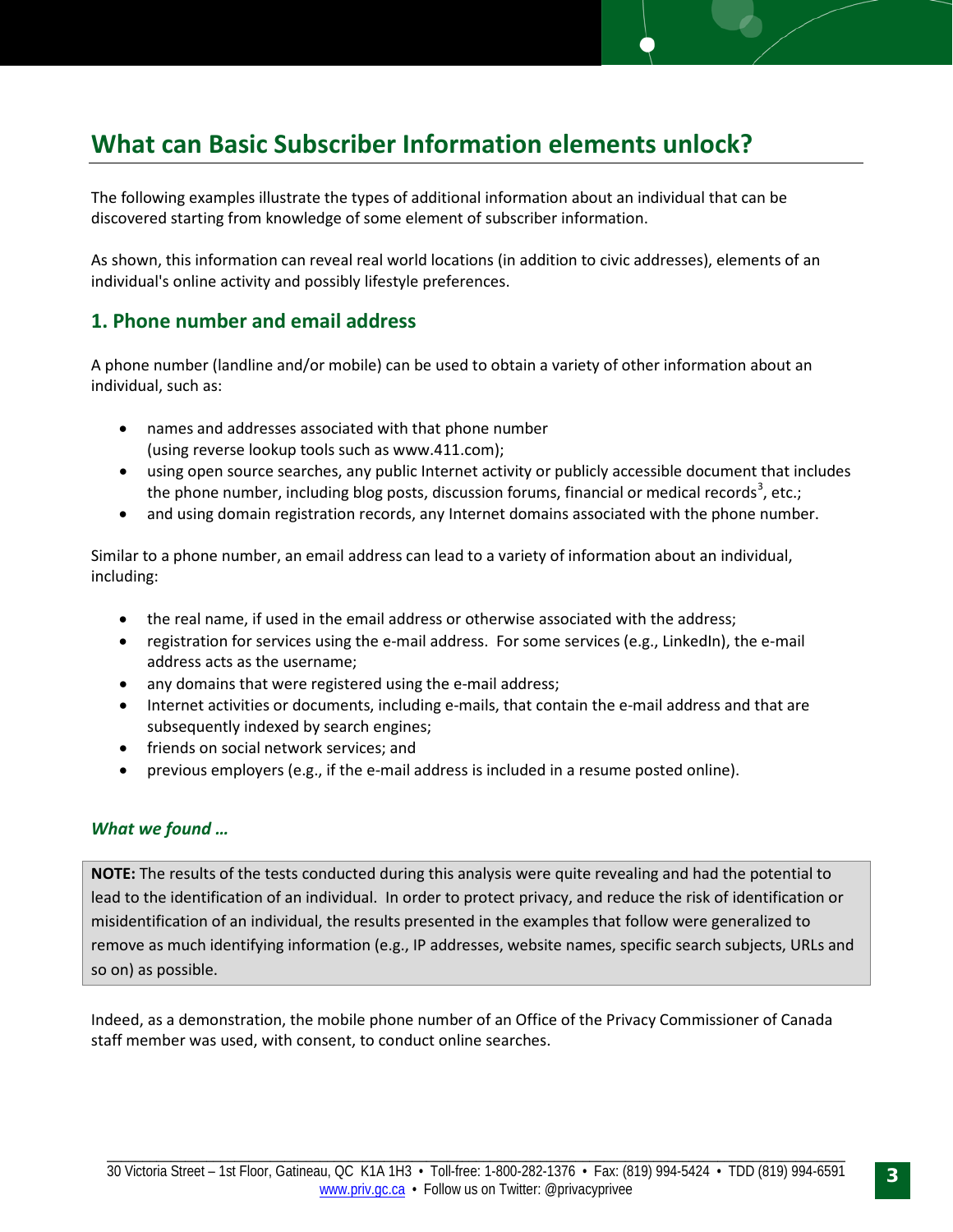#### *The results revealed:*

- the individual's full, real name;
- the individual's mobile telecommunications service provider;
- two personal web sites and their domain registrations;
- an affiliation with a university;
- contributions to online discussion forums concerning Internet broadcasting, security and professional conferences; and
- participation in a local interest group on technical issues.

#### **2. IP Address - General remarks on IP address functionality**

Knowledge of an IP address allows a searcher to obtain other information about a network, device or service. Specifically, one can:

- determine who owns and operates the network. Searching the WHOIS database using an IP address can provide a range of information about the individual<sup>[4](#page-12-2)</sup> (which could, in turn, reveal organizational affiliations) or organization to which the address is assigned, including a name, phone number, and civic address $^{5}$  $^{5}$  $^{5}$ ;
- perform a reverse lookup (the resolution of an IP address to its associated domain name) to obtain a computer name<sup>[6](#page-12-4)</sup>, which often contains clues to logical and physical location;
- conduct a traceroute (a computer diagnostic tool for displaying the route (path) of packets across an IP network) to find the logical path to the computer, which often contains clues to logical and physical location;
- determine the geolocation of the computer, with varying degrees of accuracy. Depending on the lookup tool used<sup>[7](#page-12-5)</sup>, this could include country, region/state, city, latitude/longitude, telephone area code and a location-specific map;
- search the Internet using the IP address or computer names. The results of these searches might reveal peer-to-peer (P2P) activities (e.g., file sharing), records in web server log files, or glimpses of the individual's web activities (e.g., Wikipedia edits). These bits of individuals' online history may reveal their political inclinations, state of health, sexuality, religious sentiments and a range of other personal characteristics, preoccupations and individual interests; and/or
- seek information on any e-mail addresses used from a particular IP address which, in turn, could be the subject of further requests for subscriber information.

According to Electronic Frontier Canada <sup>[8](#page-12-6)</sup>, even non-commercial Internet activity, such as reading documents on web pages, invariably requires the transmission of IP address information that can identify what one reads online.

#### *What we found …*

To illustrate the process, a simple test was conducted using, as a starting point, the IP address of the web proxy of the Office of the Privacy Commissioner of Canada.

"…*even non-commercial Internet activity, such as reading documents on web pages, invariably requires the transmission of IP address information that can identify what one reads online."*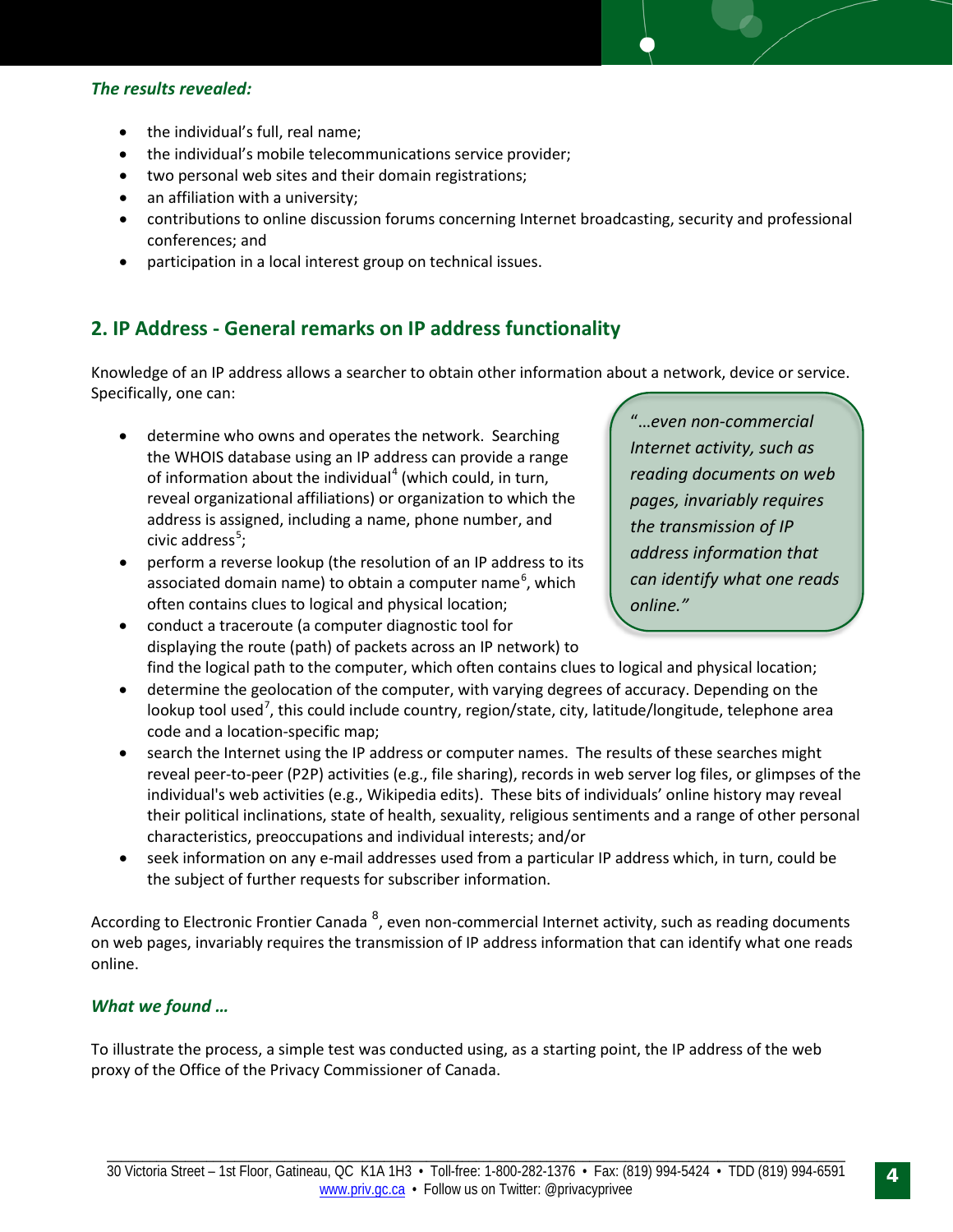A WHOIS lookup revealed that the IP address was assigned to Public Works and Government Services (PWGSC), with an address of 350 KEDC (this is the King Edward Avenue Data Centre), Ottawa, ON, K1A 0S5. The technical point of contact is listed in this entry, including full name, email address, and phone number.

Using the IP address as a search term yielded more than 240 "hits." The results revealed that individuals working behind the IP address had visited sites dealing with, for example:

- search engine optimization training;
- Canada's advertising and marketing community;
- web governance;
- identity management;
- privacy issues;
- legal advice related to insurance law and personal injury litigation;
- a specific religious group;
- fitness;
- online photo sharing;
- the revision history of a Wikipedia entry; and
- specific entertainers which, in turn, exposed a variety of usernames.

#### **3. IP Address - Information about individuals**

It should be noted that the above information was based on the online activity of a group of computers, not an individual work station. Having said that, the process used to derive these results applies equally well to the case of a residential subscriber. The specific information that can be retrieved however depends on how active the subscriber is online and how the websites he/she visits treat IP addresses (i.e., do they expose them to indexing by search engines).

To show what an IP address can unlock about an individual, a similar analysis was undertaken using IP addresses more representative of an individual subscriber.

#### *What we found …*

Starting with people who were active contributors to Wikipedia, we found that conducting searches using the IP address shown by this site often reveals a detailed profile of an individual's activities.

For example, the IP address of one individual Wikipedia contributor $9$  revealed that the person has:

- Edited hundreds of pages on Wikipedia about television shows, both North American and international. The interest in TV shows was extensive and specific, but the details are not included here for privacy reasons;
- Edited dozens of pages on Wikipedia related to history topics;

*"…the FBI was able to obtain this information using administrative subpoenas, or they may have been able to use National Security Letters, neither of which require prior independent judicial approval. Similar information could be obtained without prior independent judicial approval under previously introduced Canadian federal legislative proposals."*

\_\_\_\_\_\_\_\_\_\_\_\_\_\_\_\_\_\_\_\_\_\_\_\_\_\_\_\_\_\_\_\_\_\_\_\_\_\_\_\_\_\_\_\_\_\_\_\_\_\_\_\_\_\_\_\_\_\_\_\_\_\_\_\_\_\_\_\_\_\_\_\_\_\_\_\_\_\_\_\_\_\_\_\_\_\_\_\_\_\_\_\_\_\_\_\_\_\_\_\_\_\_\_\_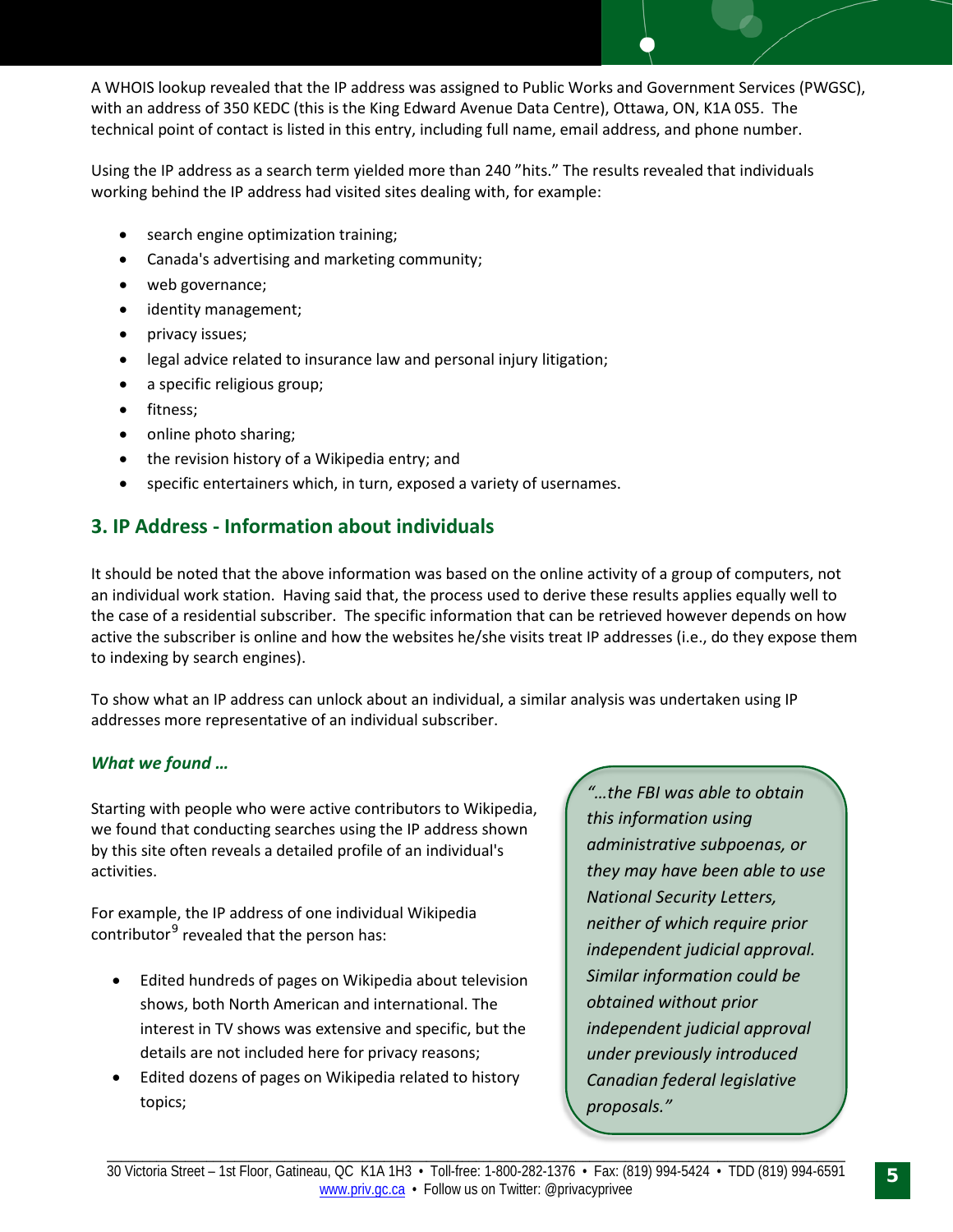- Participated in a discussion board about a television channel; and
- Visited a site devoted to sexual preferences following an online search for a specific type of person.

For the purposes of the research undertaken by the OPC, the above traits were gained only by looking at one IP address. These examples, however, give a glimpse into the kind of portrait that authorities could be able to paint of individuals without needing to obtain prior judicial authorization as has been proposed in previous legislation introduced at various points over the last decade.

## <span id="page-7-0"></span>**The Petraeus Incident – Demonstrating what Basic Subscriber Information has unlocked and led to**

Another example of the information that can be determined using an IP address as the starting point for an investigation is the widely-publicized Petraeus case in the U.S. This case started as an investigation into harassing emails but eventually resulted in the revelation of an extramarital affair by the Director of the CIA, David Petraeus, and other compromising details, which resulted in his resignation.<sup>[10](#page-12-8)</sup>

As best as can be determined from publicly available media sources, the following appears to be the sequence of events:

- a) An individual received a number of "anonymous" harassing emails and asked the FBI to investigate. Copies of the e-mails were made available to the FBI;
- b) Although the messages were sent from an anonymizing service, the IP addresses from which they were sent were available in the e-mail headers;
- c) From knowledge of the source IP address(es), the FBI was able to identify the organization to which the IP address(es) had been allocated (typically a telecommunications service provider(s);
- d) Upon receipt of administrative subpoenas<sup>11</sup>, which are issued by law enforcement authorities without judicial oversight, the telecommunications service provider(s) then provided subscriber information about the IP addresses used to access the originating e-mail account, as well as any other e-mail

*"…the FBI was able to obtain this information using administrative subpoenas, or they may have been able to use National Security Letters, neither of which require prior independent judicial approval. Similar information could be obtained without prior independent judicial approval under previously introduced Canadian federal legislative proposals."*

accounts that were accessed from the same IP address(es). It has been reported that Google gave the FBI information about every IP address used when accessing that account<sup>12</sup>;

- e) The ISP associated the IP addresses with various locations, including hotels;
- f) Knowing the physical locations from which the e-mails were sent, the FBI was able to obtain lists of people who were at those locations when the messages were sent through the use of administrative subpoenas<sup>[13](#page-12-11)</sup>;
- g) One name kept appearing in guest lists during the times the messages were sent, so this individual was considered the most likely suspect; and
- h) It was at this point that the FBI sought and obtained a warrant to get access to the contents of the anonymous email account.

The FBI was able to obtain the following information without having to obtain a warrant: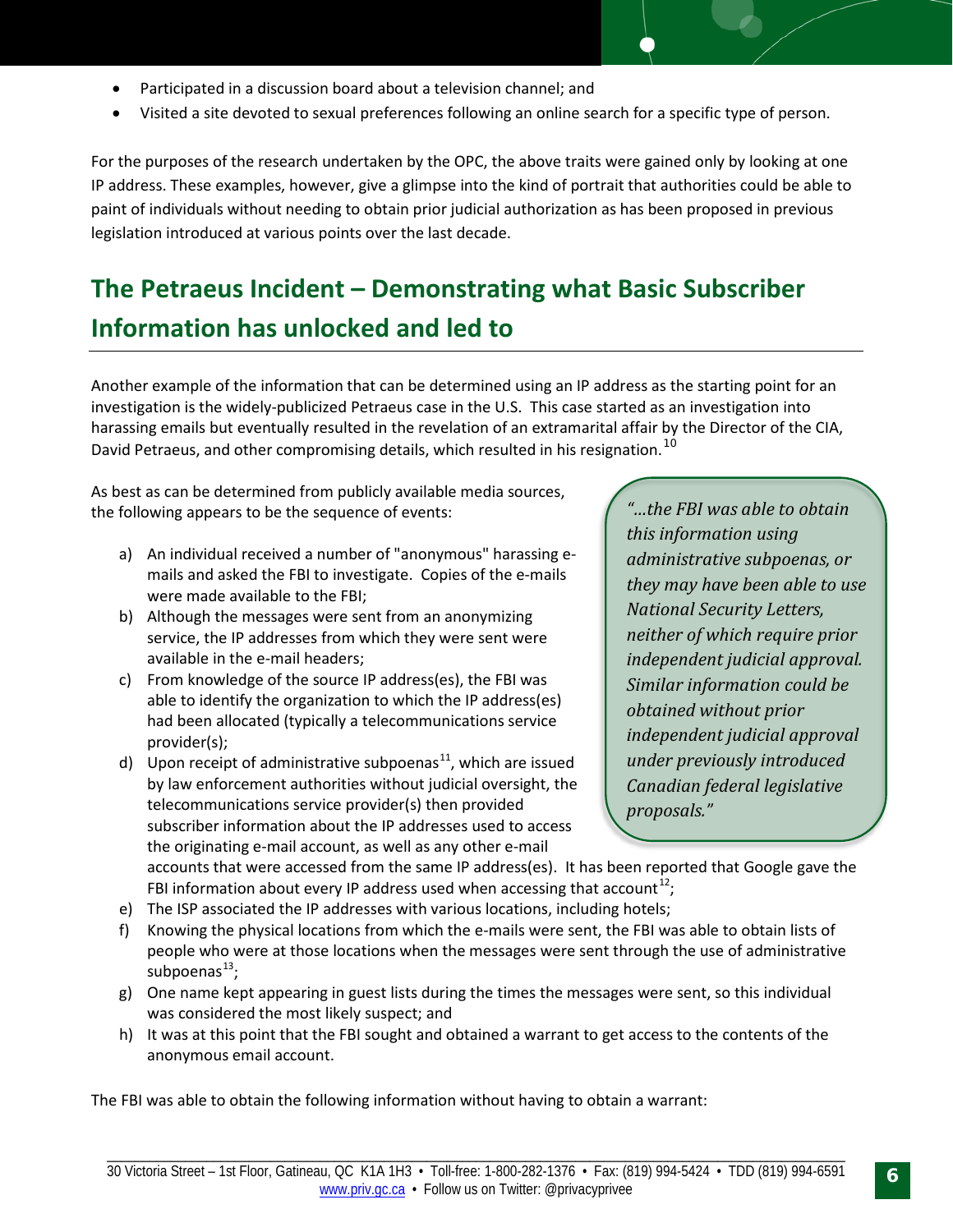- a) The IP address(es) from which the harassing e-mails were sent;
- b) The names of the telecommunications service providers to whom those address(es) were assigned;
- c) The subscriber information associated with the e-mail account used to send the e-mails, along with information about other e-mail accounts that were accessed from the same IP address(es);
- d) The organizations in this case hotels to whom the telecommunications service provider had assigned the IP address(es); and
- e) Lists of guests who were registered at those hotels at the time the emails were sent.

According to several public sources<sup>[14](#page-12-12)</sup>, the FBI was able to obtain this information using administrative subpoenas<sup>[15](#page-12-13)</sup>, or they may have been able to use National Security Letters, neither of which require prior independent judicial approval. Similar information could be obtained without prior independent judicial pproval under previously introduced Canadian federal legislative proposals.

*"As information technologies become more and more common in our lives, and the more they become an extension of our very selves, the more sensitive and revealing subscriber identification information becomes."*

### <span id="page-8-0"></span>**Summary – What this all means**

As demonstrated in the above case studies, knowledge of subscriber information, such as phone numbers and IP addresses, can provide

a starting point to compile a picture of an individual's online activities, including:

- Online services for which an individual has registered;
- Personal interests, based on websites visited; and
- Organizational affiliations.

It can also provide a sense of where the individual has been physically (e.g., mapping IP addresses to hotel locations, as in the Petraeus case).

This information can be sensitive in nature in that it can be used to determine a person's leanings, with whom they associate, and where they travel, among other things. What's more, each of these pieces of information can be used to uncover further information about an individual.

As information technologies become more and more common in our lives, and the more they become an extension of our very selves, the more sensitive and revealing subscriber identification information becomes. Referring to such data as being on par with what one would find in the white pages of a phone book grossly misconstrues and underestimates what can ultimately be gleaned from such information.

As such, it is truly more than just "phone book" information.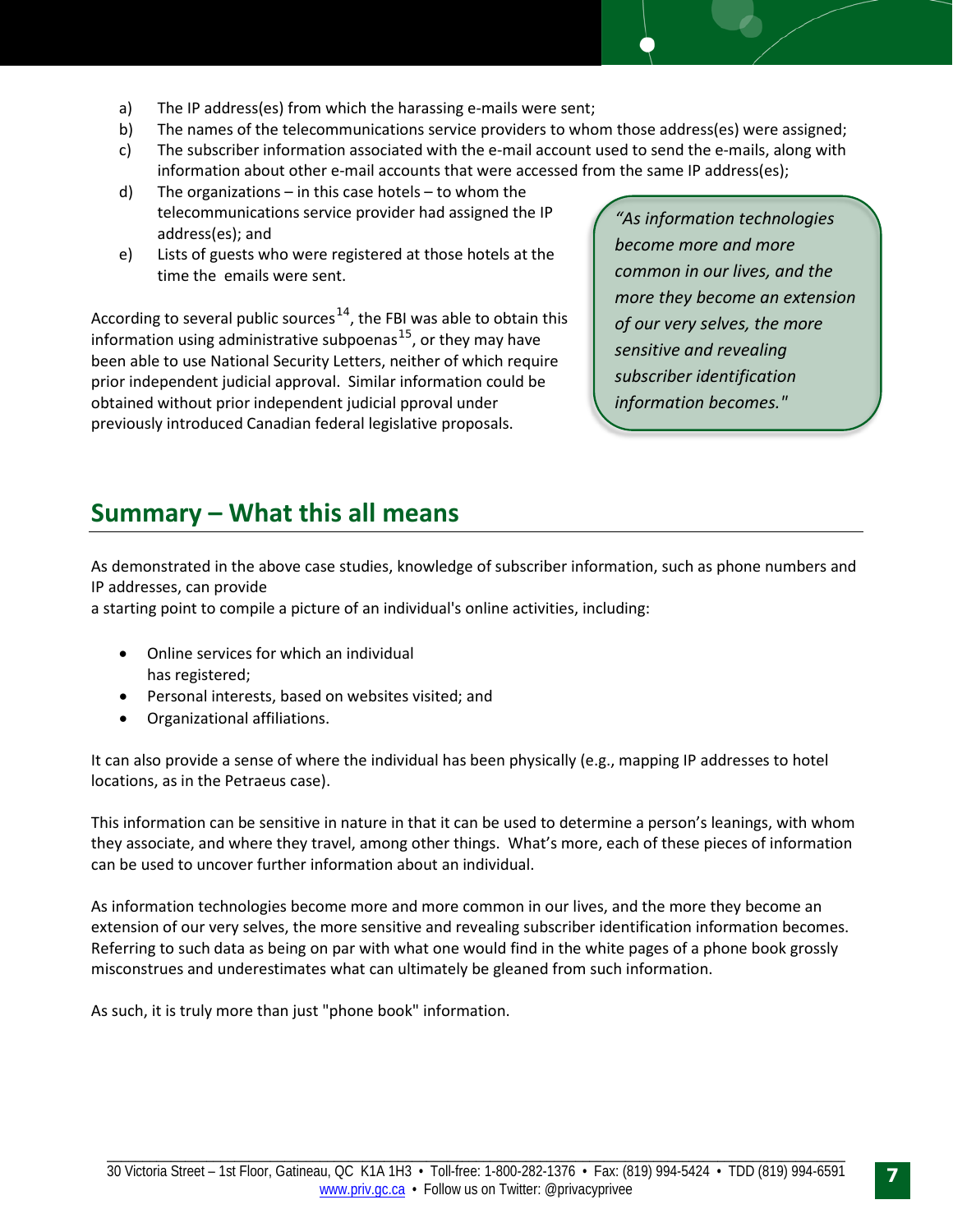#### <span id="page-9-0"></span>*Internet Protocol Address*

An Internet Protocol (IP) address is a numerical identification and logical address that is assigned to devices participating in a computer network utilizing the Internet Protocol. Although IP addresses are stored as binary numbers, they are usually displayed in a more human-readable notation, such as 208.77.188.166. The Internet Protocol also has the task of routing data packets between networks, and IP addresses specify the locations of the source and destination nodes in the topology of the routing system.

The IP address is assigned, or leased, to an individual by an Internet service provider and is an essential element to accessing the Internet itself. IP addresses identify where data originates from and where it should be sent towards. IP addresses can either be static or dynamic. A static IP address is one that is assigned to a network-connected device that needs to have a permanently assigned address (e.g., a server, firewall or router). Alternatively, a dynamic IP address is one that is assigned to a network-connected device on a temporary basis, which is typically the case in the consumer space. It should be noted that the duration of an IP address assignment can vary from a few days to a few months, depending on a number of factors such as the size of the pool of IP addresses available to the ISP, the number of subscribers and the relative stability of the network.

Most telecommunications service providers impose limits on the amount of data a subscriber can download in a given period of time, depending on the plan that a subscriber purchases (e.g., Rogers permits 20 GB of data per month for their "Lite" Internet access package) and levy surcharges for any amounts in excess of the plan limit. In order to do this, telecommunications service providers must be able to accurately associate download traffic with a subscriber and this can be done by keeping a record of the IP address or addresses assigned to that subscriber during that time period. How long a particular Telecommunications Service Provider keeps these records depends on relevant legislative or regulatory requirements or their particular business practices.[16](#page-12-14)

#### *E-mail Address*

An e-mail address identifies an e-mail box to which e-mail messages are delivered. The general format of an e-mail address is jsmith@example.org. It consists of two parts: the part before the @ sign is the *local-part* of the address and the part after the @ sign is a *domain name* to which the e-mail message will be sent.

The local part of the address is often the username of the recipient (jsmith). This is certainly true in the Government of Canada and in most enterprises, which typically adopt a standard convention for e-mail addresses (i.e., FirstName.LastName@).

However, the local part of the address could also be a pseudonym. Although some web-based e-mail service providers (e.g., Google's Gmail, and Microsoft's Hotmail) require that the subscriber enter a name, address and so on when creating an e-mail account, they do not necessarily verify that the information is real. The domain name portion of the address will reveal the user's organizational affiliation (e.g., @priv.gc.ca) or it will identify the e-mail service provider (e.g., @rogers.com, @gmail.com).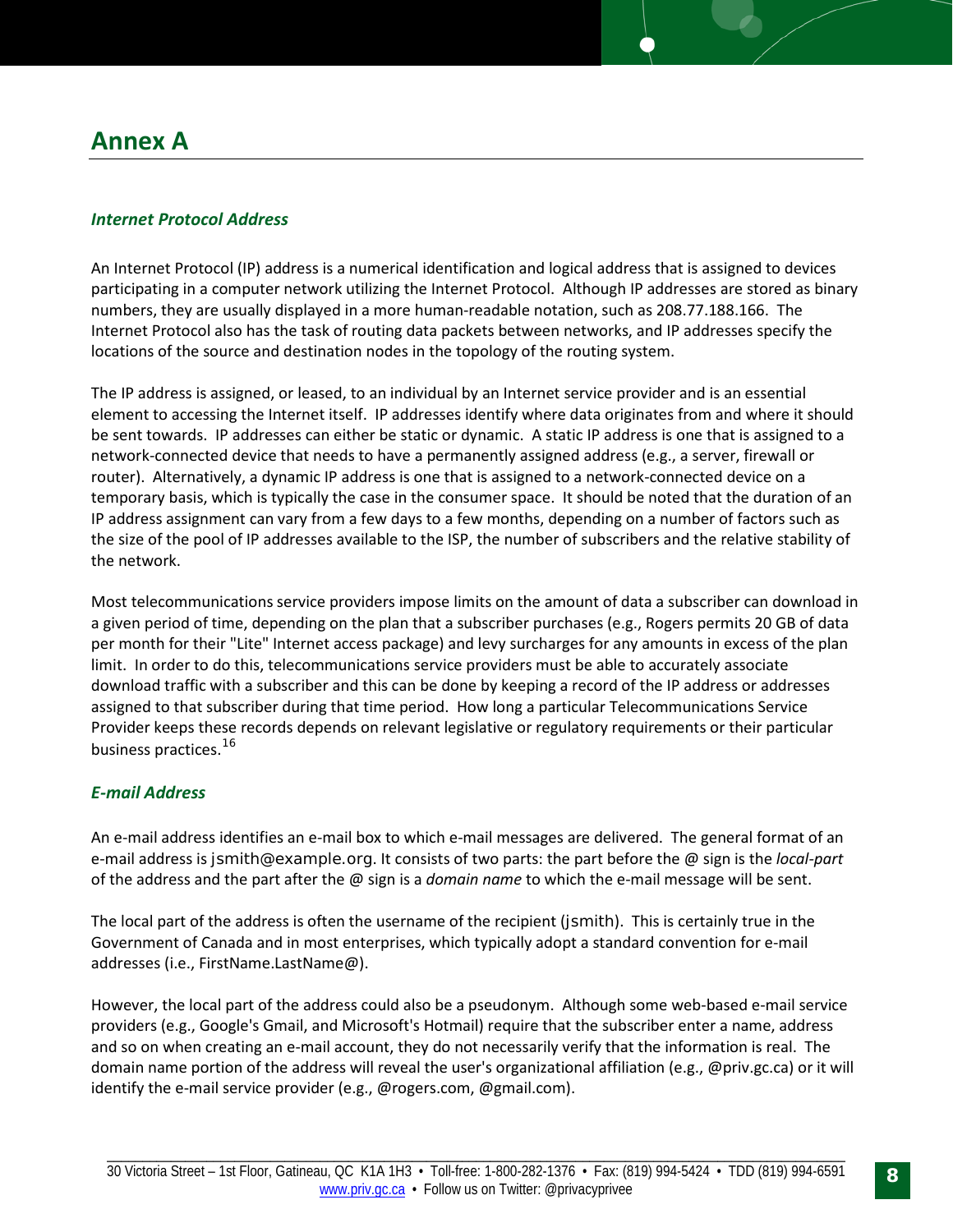E-mail addresses may be tied to particular accounts, or they may be general-purpose addresses. Individuals may also have more than one e-mail address, perhaps one e-mail address for a web forum, another for purchases online, and yet another for personal correspondence. In fact, this is considered good practice from a security and privacy perspective.

#### *Local Service Provider Identifier*

The Local Service Provider Identifier, sometimes referred to as Local Service Provider Identification (LSPID), is a unique number assigned to service providers so that telecommunications switch owners and service providers can enter financial relationships for the purposes of carrying traffic. The number identifies the company that 'owns' the account associated with the traffic. This helps to identify the subscriber using a particular service (e.g., a Rogers subscriber using a Rogers mobile phone on the AT&T network) in order to ensure that the use of the service (in this case, the AT&T network) will be billed to the proper individual.

9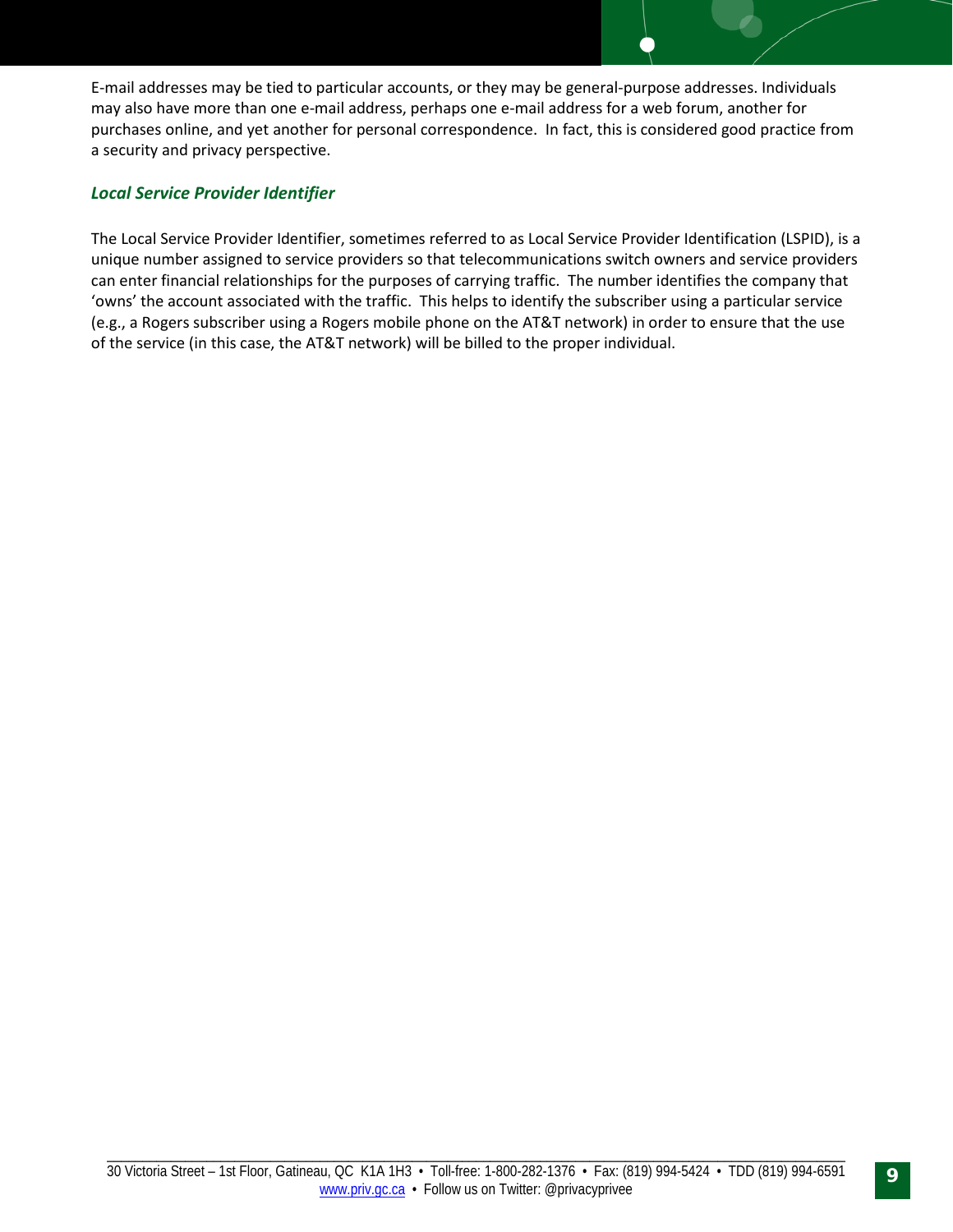<span id="page-11-0"></span> $\overline{\phantom{0}}$ 

<span id="page-11-1"></span><sup>1</sup> CBC News ["Opposition jumps on surveillance bill confusion"](http://www.cbc.ca/news/politics/story/2012/02/19/pol-toews-surveillance-bill-content-reaction.html) dated February 20, 2012.

<sup>2</sup> Parsons, Christopher, "<u>The Anatomy of Lawful Access Phone Records</u>", posted to the "Technology, Thoughts and Trinkets" blog on 21 November 2011. See also: ["The Issues Surrounding Subscriber Information in Bill C-30"](http://www.christopher-parsons.com/blog/technology/the-issues-surrounding-subscriber-information-in-bill-c-30/)), posted 28 February 2012.

 $3$  A search based on an element of the basic subscriber information, such as phone number or e-mail address, can return financial or medical records if those records contain the search string and have been indexed by a search engine.

4 As more and more individuals register their own domain names (e.g., johnsmith.com), an IP address lookup in WHOIS could directly reveal the individual's name, address, etc. – without having to go through a service provider.

<sup>5</sup> The WHOIS system originated as a method that system administrators could use to look up information to contact other IP address or domain name administrators (almost like a "white pages"). For an example of the kind of information [returned in response to a Whois query.](http://en.wikipedia.org/wiki/WHOIS#Data_Returned) See also [http://whatismyipaddress.com.](http://whatismyipaddress.com/)

6 A computer name is used to help identify or locate a computer on a network. Computer names need to be unique so that computers can be accurately identified for communication purposes.

 $<sup>7</sup>$  There are a number of tools available for looking up IP addresses and associated information including, but not limited</sup> to, **IP Lookup, IP Tools**, and **WHOIS**.

<sup>8</sup> Taken from a joint *Electronic Frontier Canada/Electronic Freedom Foundation submission* dated 17 December 2002, in response to a [Department of Justice consultation paper](http://www.justice.gc.ca/eng/cons/la-al/consult.html) released 25 August 2002.

<sup>9</sup> There are two ways in which to make or edit contributions to Wikipedia. The first is to create an account and then log in to that account prior to making or editing a contribution. The other is to contribute anonymously, in which case Wikipedia logs the IP address of the computer used to access Wikipedia. For the purposes of this research, we started by selecting the "Recent Changes" link (on the left hand side of the main webpage) and then looked for entries that included IP addresses. By clicking on the IP address, we were able to see a list of contributions by that user. We then selected a user with a high level of activity. At the bottom of that page are tools such as WHOIS, traceroute and geolocate for deriving more information about that user.

<sup>10</sup> There has been extensive media coverage of the Petraeus incident including but not limited to:

a) NBC News, Engel, R., "Petraeus' biographer Paula Broadwell under FBI investigation over access to his e-mail, law [enforcement officials say"](http://usnews.nbcnews.com/_news/2012/11/09/15056607-petraeus-biographer-paula-broadwell-under-FBI-investigation-over-access-to-his-email-law-enforcement-officials-say), dated 9 November 2012, accessed 5 December 2012.

b) WIRED Magazine (online edition), Zetter, K., ["Email Location Data Led FBI to](http://www.wired.com/threatlevel/2012/11/gmail-location-data-petraeus/) Uncover Top Spy's Affair", dated 12 November 2012, accessed 5 December 2012.

c) USA Today, Leinwand Leger, D., Alcindor, Y, ["Petraeus and Broadwell used common e-mail trick"](http://www.usatoday.com/story/tech/2012/11/13/petraues-broadwell-email/1702057/), dated 13 November 2012, accessed 5 December 2012.

d) Klosowski, T., ["How CIA Director David Petraeus's Emails Were Traced \(And How to Protect Yourself\)"](http://lifehacker.com/5960080/how-cia-director-david-petraeus-was-traced-through-email-and-how-to-keep-it-from-happening-to-you), dated 13 November 2012, accessed 5 December 2012.

e) American Civil Liberties Union (ACLU), Sogohian, C., "Surveillance and Security Lessons from the Petraeus [Scandal"](http://www.aclu.org/blog/technology-and-liberty-national-security/surveillance-and-security-lessons-petraeus-scandal), dated 13 November 2012, accessed 5 December 2012.

f) BBC, ["How email trail aided Petraeus case"](http://edition.myjoyonline.com/pages/science/201211/97203.php), dated 14 November 2012, accessed 5 December 2012.

g) Sanchez, J., ["Collateral damage of our surveillance state"](http://blogs.reuters.com/great-debate/2012/11/15/collatoral-damage-of-our-surveillance-state/), Reuters (US Edition), dated 15 November 2012, accessed 17 December 2012.

h) Schneier, Bruce, ["E-mail security in the wake of Petraeus"](https://www.schneier.com/blog/archives/2012/11/e-mail_security.html), entry on Schneier on Security blog, dated 19 November 2012, accessed 17 December 2012.

<sup>11</sup> See, for example, Sanchez, J., ["Collateral damage of our surveillance state"](http://blogs.reuters.com/great-debate/2012/11/15/collatoral-damage-of-our-surveillance-state/), Reuters (US Edition), dated 15 November 2012, accessed 17 December 2012. See also Ambinder, M. ["What the heck,](http://theweek.com/article/index/236326/what-the-heck-fbi) FBI?", The Week, dated 13 November 2012, accessed 17 December 2012.